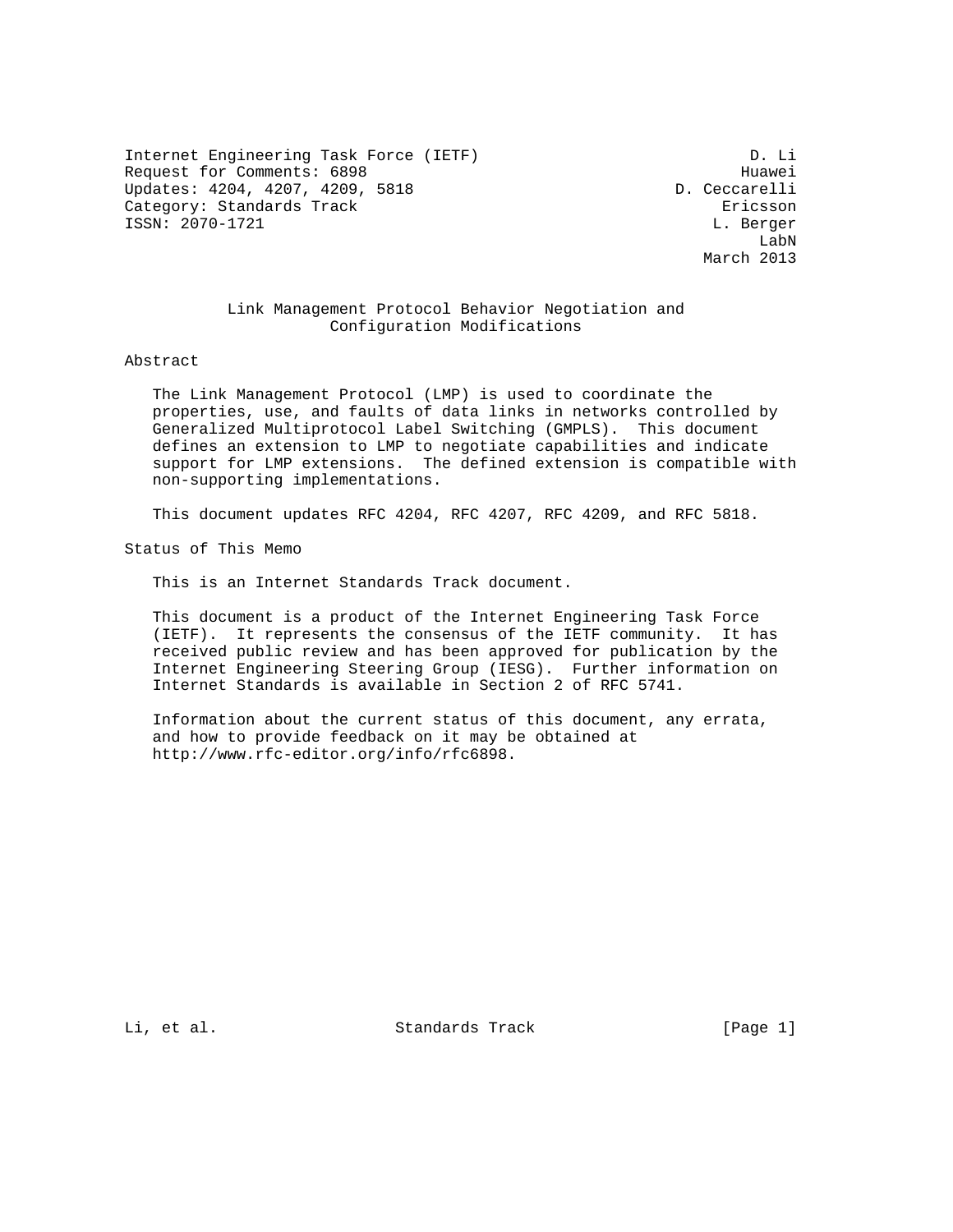# Copyright Notice

 Copyright (c) 2013 IETF Trust and the persons identified as the document authors. All rights reserved.

 This document is subject to BCP 78 and the IETF Trust's Legal Provisions Relating to IETF Documents (http://trustee.ietf.org/license-info) in effect on the date of publication of this document. Please review these documents

 carefully, as they describe your rights and restrictions with respect to this document. Code Components extracted from this document must include Simplified BSD License text as described in Section 4.e of the Trust Legal Provisions and are provided without warranty as described in the Simplified BSD License.

### Table of Contents

|                | 1.1. Conventions Used in This Document 4 |
|----------------|------------------------------------------|
|                |                                          |
|                |                                          |
|                |                                          |
|                |                                          |
|                |                                          |
|                |                                          |
|                |                                          |
| 5 <sub>1</sub> |                                          |
|                |                                          |
|                |                                          |
|                |                                          |
|                |                                          |
|                |                                          |
|                |                                          |

Li, et al. Standards Track [Page 2]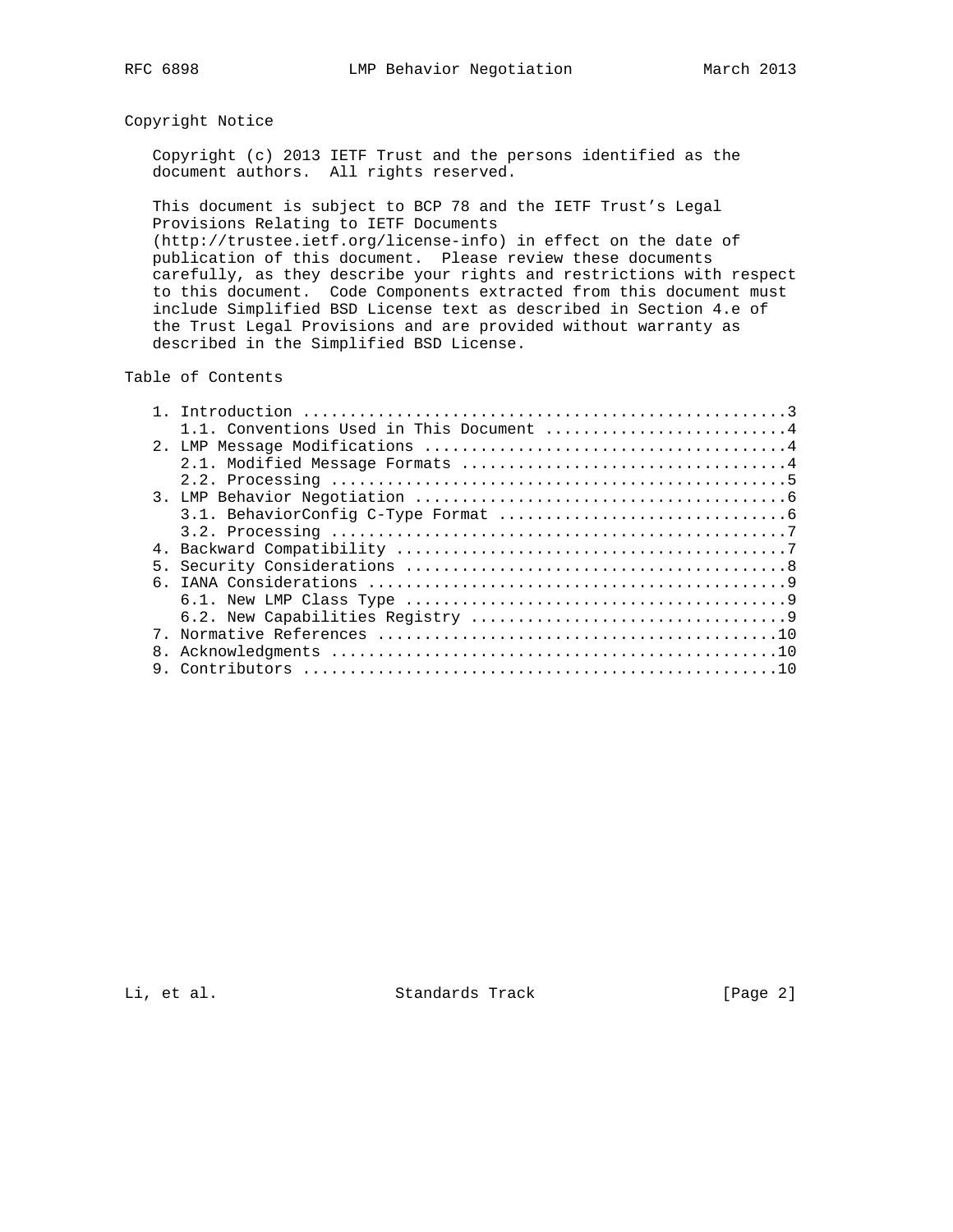## 1. Introduction

 The Link Management Protocol (LMP) [RFC4204] has been successfully deployed in networks controlled by Generalized Multiprotocol Label Switching (GMPLS).

 New LMP behaviors and protocol extensions have been introduced in a number of IETF documents, as set out later in this section. It is likely that future extensions will be made to support additional functions.

 In a network, if one LMP-capable node supports a new behavior or protocol extension but its adjacent node does not, it is beneficial to have a protocol mechanism to discover the capabilities of peer nodes so that the right protocol extensions can be selected and the correct features can be enabled. There are no such procedures defined in the base LMP specification [RFC4204]. [RFC4209] defined a specific mechanism to identify support for the functions specified in that document. This document defines an LMP extension to support the identification of supported LMP functions in a generic fashion, as well as how a node supporting these extensions would communicate with legacy nodes.

 In [RFC4204], the basic behaviors have been defined around the use of the standard LMP messages, which include Config, Hello, Verify, Test, LinkSummary, and ChannelStatus. Per [RFC4204], these behaviors MUST be supported when LMP is implemented, and the message types from 1 to 20 have been assigned by IANA for these messages. Support for all functions required by [RFC4204] is assumed by this document.

 In [RFC4207], the SONET/SDH technology-specific behavior and information for LMP is defined. The Trace behavior is added to LMP, and the message types from 21 to 31 have been assigned by IANA for the messages that provide the Trace function.

 In [RFC4209], extensions to LMP are defined to allow it to be used between a peer node and an adjacent Optical Line System (OLS). The LMP object class type and subobject class name have been extended to support Dense Wavelength Division Multiplexing (DWDM) behavior.

 In [RFC5818], the data channel consistency check behavior is defined, and the message types from 32 to 34 have been assigned by IANA for messages that provide this behavior.

 It is likely that future extensions to LMP for other functions or technologies will require the definition of further LMP messages.

Li, et al. Standards Track [Page 3]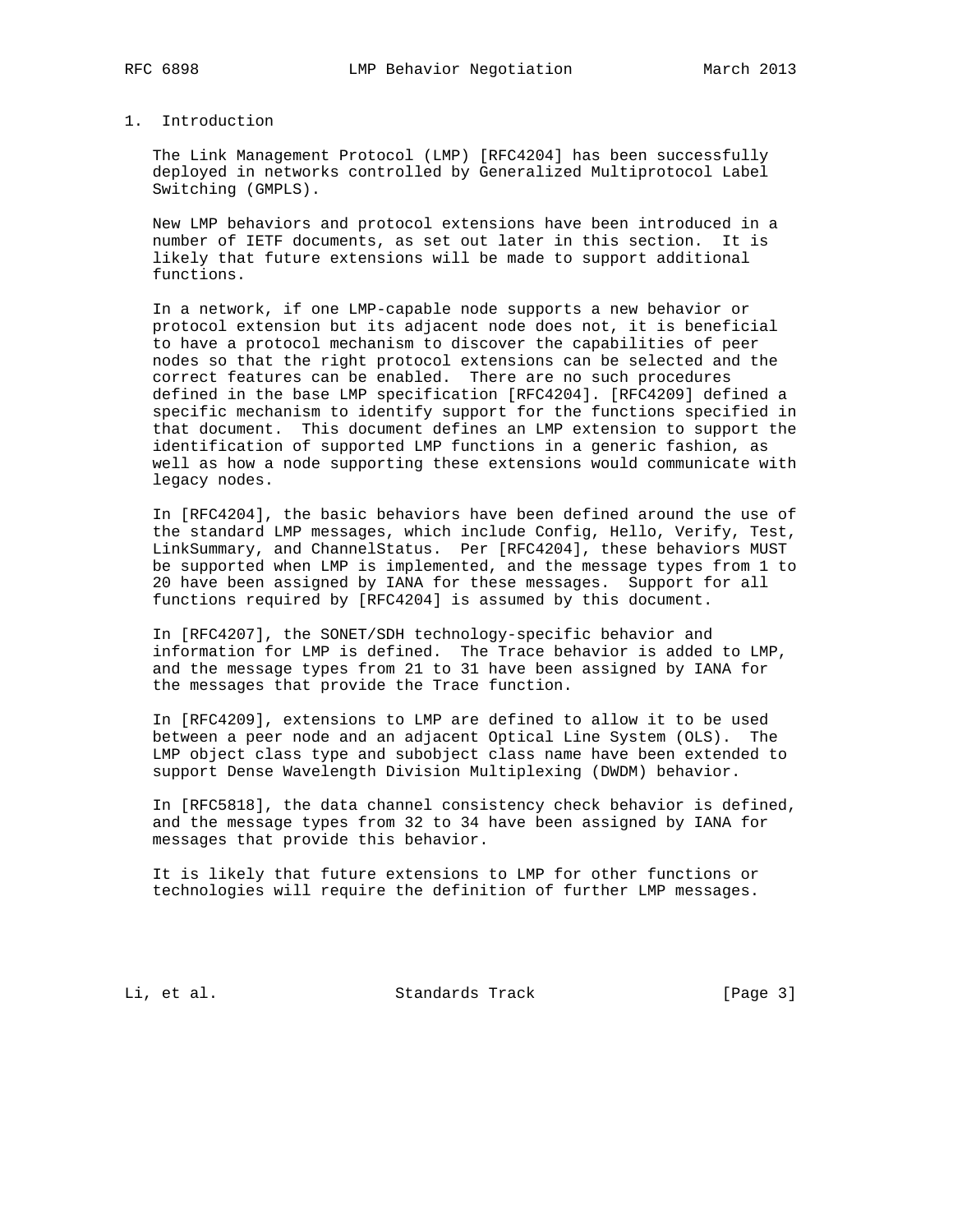This document describes an LMP extension, referred to as behavior negotiation, that enables the nodes at the ends of a link to identify the LMP messages and functions supported by the adjacent node. The extension makes use of a new CONFIG object. The use of this new object does not preclude the use of existing or yet to be defined CONFIG objects.

 This document also modifies the format of messages that carry the CONFIG object to allow for multiple objects. Multiple CONFIG objects allow behavior negotiation concurrent with existing usage of the CONFIG object, i.e., HelloConfig C-Type defined in [RFC4204] and LMP-WDM\_CONFIG C-Type defined in [RFC4209]. This document modifies the ConfigAck message to include CONFIG objects so that acceptable parameters are explicitly identified. It also describes how a node that supports the extensions defined in this document interacts with a legacy LMP-capable node.

1.1. Conventions Used in This Document

 The key words "MUST", "MUST NOT", "REQUIRED", "SHALL", "SHALL NOT", "SHOULD", "SHOULD NOT", "RECOMMENDED", "MAY", and "OPTIONAL" in this document are to be interpreted as described in [RFC2119].

2. LMP Message Modifications

 LMP Config, ConfigNack, and ConfigAck messages are modified by this document to allow for the inclusion of multiple CONFIG objects. The Config and ConfigNack messages were only defined to carry one CONFIG object in [RFC4204]. The ConfigAck message, which was defined without carrying any CONFIG objects in [RFC4204], is modified to enable explicit identification of negotiated configuration parameters. The inclusion of CONFIG objects in ConfigAck messages is triggered by the use of the BehaviorConfig object (defined below) in a received Config message.

 The message formats in the sections that follow use Backus-Naur Form (BNF) encoding as defined in [RFC5511].

2.1. Modified Message Formats

 The format of the Config message as updated by this document is as follows: <Config Message> ::= <Common Header> <LOCAL\_CCID> <MESSAGE\_ID> <LOCAL\_NODE\_ID> <CONFIG> [ <CONFIG> ... ]

Li, et al. Standards Track [Page 4]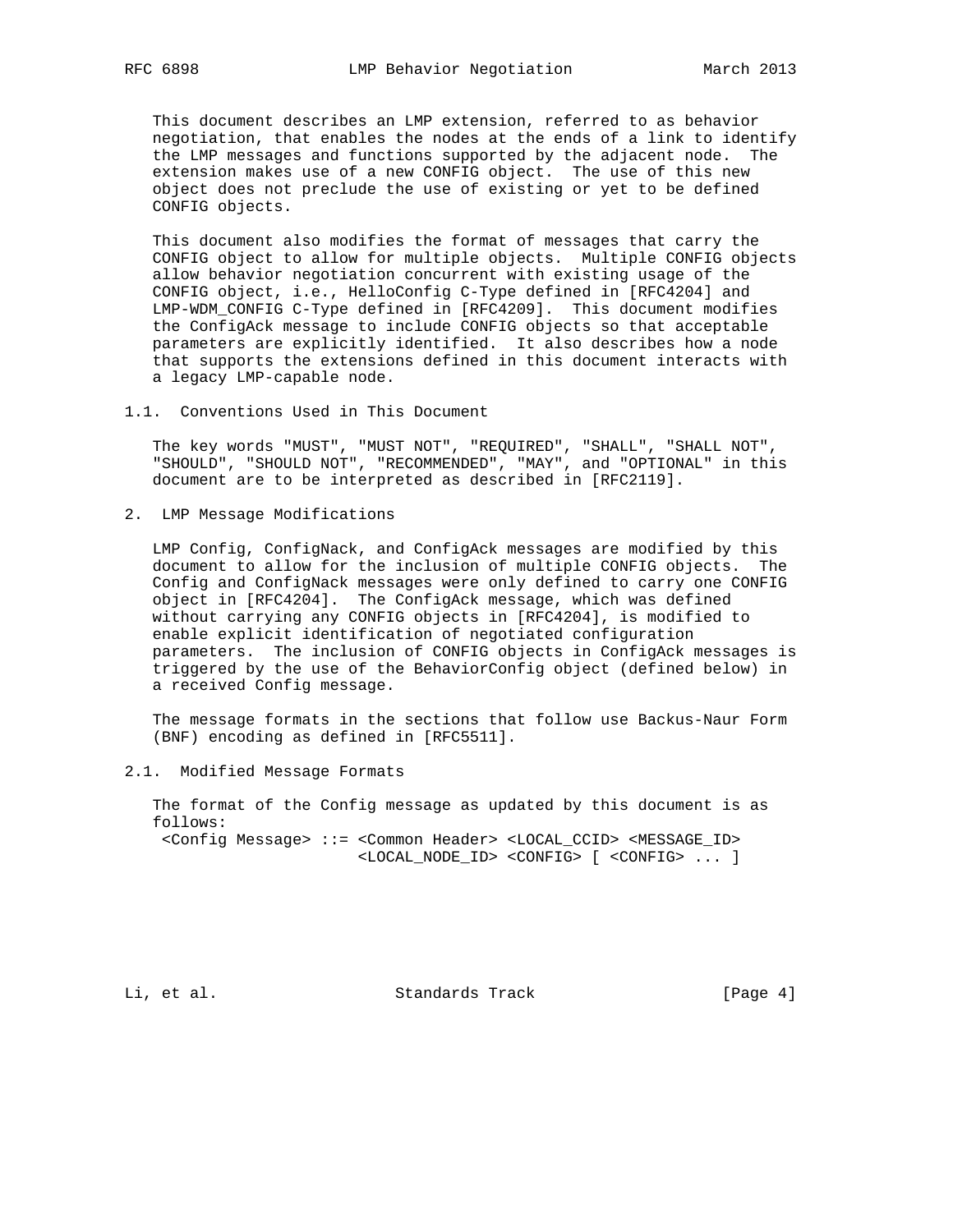The format of the ConfigAck message as updated by this document is as follows:

 <ConfigAck Message> ::= <Common Header> <LOCAL\_CCID> <LOCAL\_NODE\_ID> <REMOTE\_CCID> <MESSAGE\_ID\_ACK> <REMOTE\_NODE\_ID>[ <CONFIG> ... ]

 The format of the ConfigNack message as updated by this document is as follows:

 <ConfigNack Message> ::= <Common Header> <LOCAL\_CCID> <LOCAL\_NODE\_ID> <REMOTE\_CCID> <MESSAGE\_ID\_ACK> <REMOTE\_NODE\_ID> <CONFIG> [ <CONFIG> ... ]

#### 2.2. Processing

 Nodes that support the extensions defined in this document MAY include multiple CONFIG objects when sending a Config, ConfigAck, and ConfigNack message. A maximum of a single object of any particular C-type SHALL be included. A node that receives a message with multiple CONFIG objects of the same C-type SHALL process the first object of a particular C-type and ignore any subsequent CONFIG objects of the same C-type. Unless specified as part of the CONFIG object definition, ordering of CONFIG objects with different C-type values is not significant.

 Nodes that support the extensions defined in this document MUST include a BehaviorConfig type object when sending a Config message to a neighbor whose support for the extensions is either known or unknown. When the neighbor is known to not support the extensions, the object MUST NOT be sent. Inclusion of other CONFIG objects in a Config message is at the discretion of the message sender and is based on the rules defined as part of CONFIG object definition. Nodes MAY include HelloConfig, LMP-WDM\_CONFIG, BehaviorConfig object types in a single message.

 Inclusion of multiple CONFIG objects in a ConfigNack message is based on the processing of a received Config message. Per [RFC4204], "Parameters where agreement was reached MUST NOT be included in the ConfigNack Message." As such, a ConfigNack message MUST NOT include CONFIG objects that are acceptable and MUST include any CONFIG objects which are not acceptable. When a CONFIG object is included in a ConfigNack message, per [RFC4204], the object is to include "acceptable alternate values for negotiable parameters".

Li, et al. Standards Track [Page 5]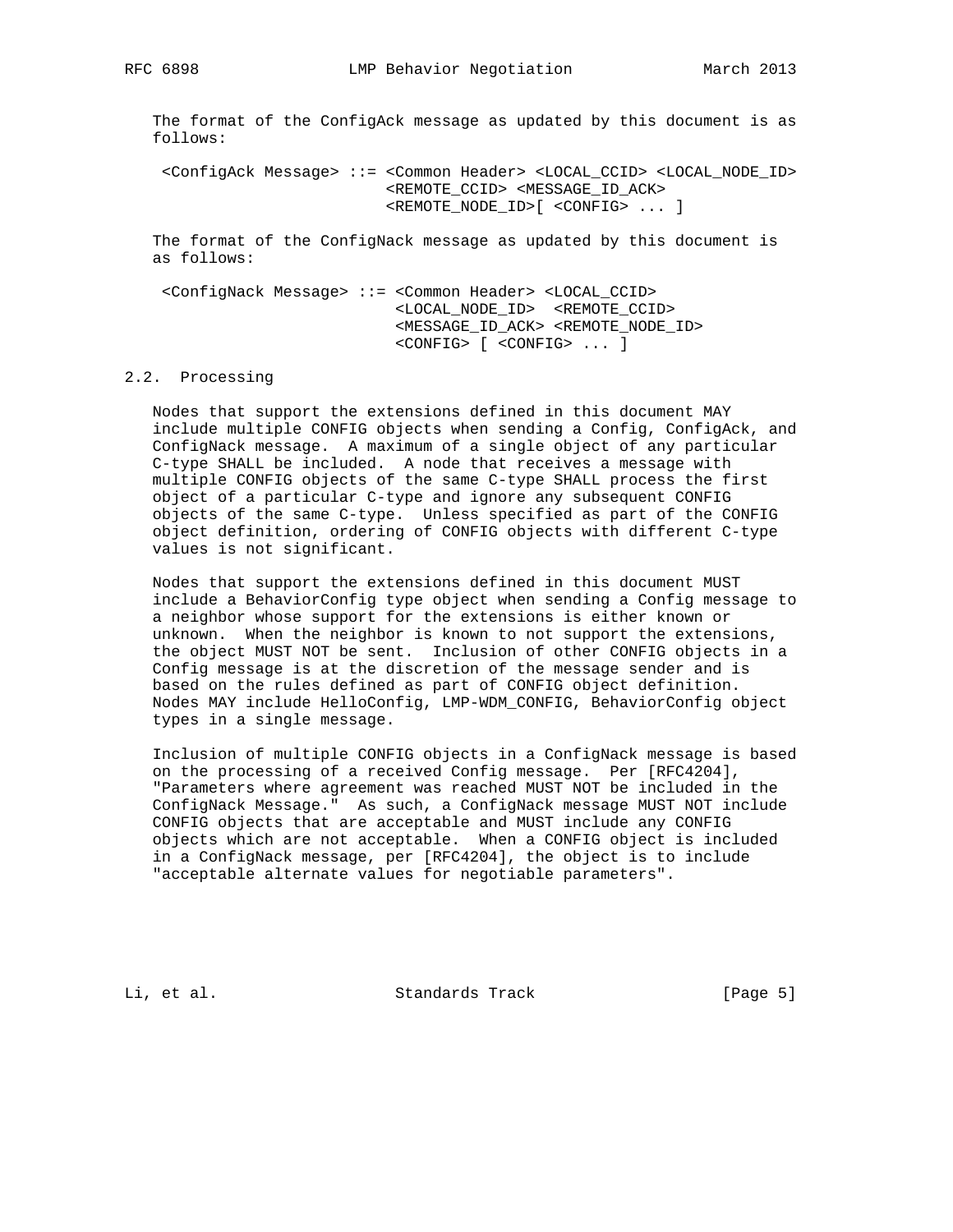When sending a ConfigAck message, nodes supporting the extensions defined in this document MUST include all CONFIG objects received in the corresponding Config message when that message includes a CONFIG object of type BehaviorConfig.

3. LMP Behavior Negotiation

 The Config message is used in the control channel negotiation phase of LMP [RFC4204]. The LMP behavior negotiation procedure is defined in this document as an addition to this phase.

 The Config message is defined in Section 12.3.1 of [RFC4204] and carries the CONFIG object (class name 6) as defined in Section 13.6 of [RFC4204].

Two class types have been defined:

- C-Type = 1, HelloConfig, defined in [RFC4204]

- C-Type = 2, LMP-WDM\_CONFIG, defined in [RFC4209]

 This document defines a third C-Type to report and negotiate LMP mechanisms and behaviors. Its usage indicates support for the extensions defined in this document.

### 3.1. BehaviorConfig C-Type Format

 $Class = 6$ 

- C-Type = 3, BehaviorConfig

 $0$  1 2 3 0 1 2 3 4 5 6 7 8 9 0 1 2 3 4 5 6 7 8 9 0 1 2 3 4 5 6 7 8 9 0 1 +-+-+-+-+-+-+-+-+-+-+-+-+-+-+-+-+-+-+-+-+-+-+-+-+-+-+-+-+-+-+-+-+ |S|D|C| Must Be Zero (MBZ) | +-+-+-+-+-+-+-+-+-+-+-+-+-+-+-+-+-+-+-+-+-+-+-+-+-+-+-+-+-+-+-+-+

Flags:

S: 1 bit

 This bit indicates support for the Trace behavior of SONET/SDH technology-specific defined in [RFC4207].

D: 1 bit

 This bit indicates support for the DWDM behavior defined in [RFC4209].

Li, et al. Standards Track [Page 6]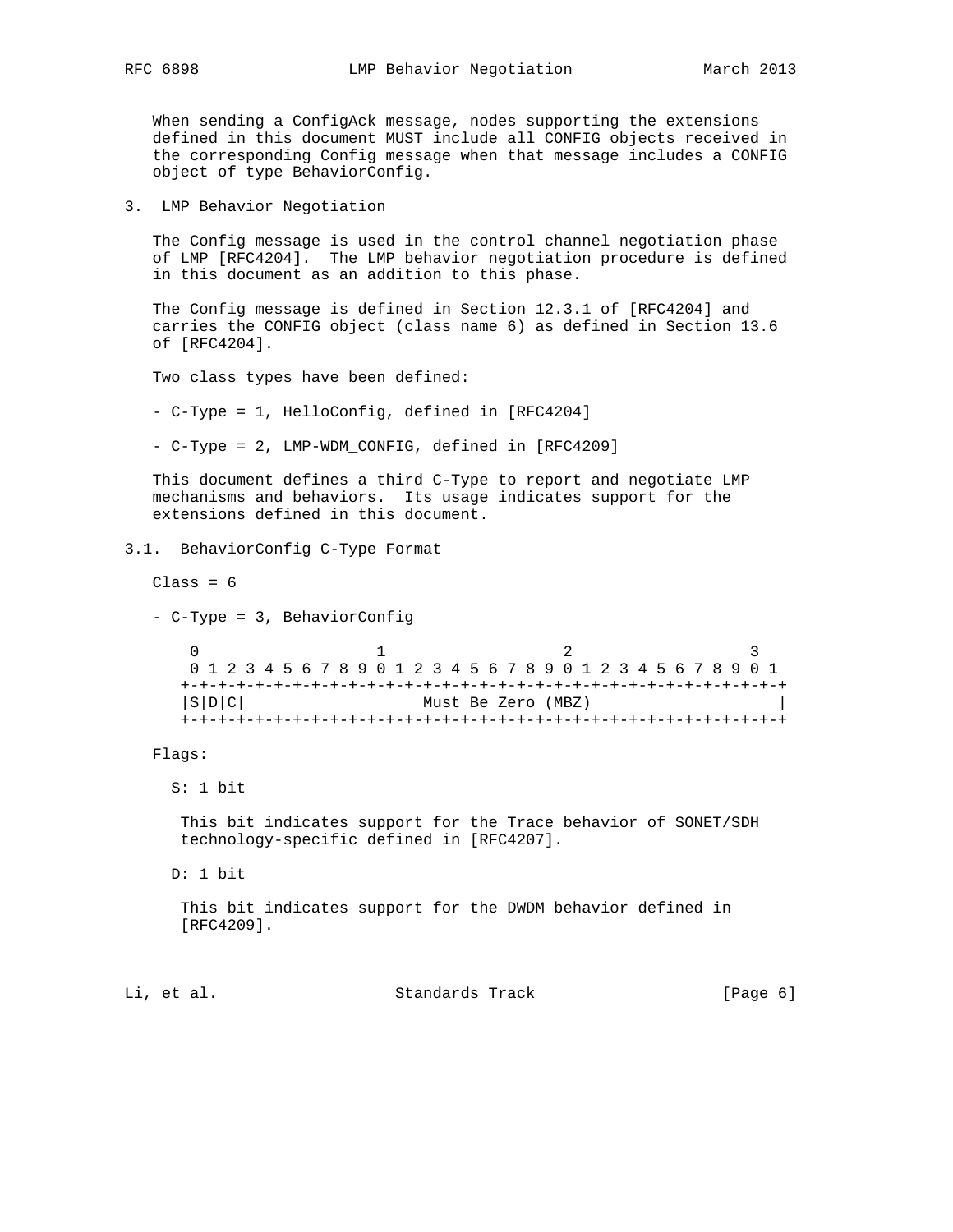C: 1 bit

 This bit indicates support for the data channel consistency check behavior defined in [RFC5818].

Must Be Zero (MBZ): Variable length

 The remaining bits in the flags field MUST be set to zero (0). This field MUST be sized to ensure 32-bit alignment of the object.

 Other bits may be defined in future documents, in which case the number of bits in the MBZ field is expected to change.

3.2. Processing

 The inclusion of a BehaviorConfig type object in a message is discussed above in Section 2.2.

 When sending a BehaviorConfig type object, the N-bit (negotiable) in the LMP object header MUST be set (N=1) in the LMP object header.

When sending a BehaviorConfig type object in Config and ConfigNack messages, the flags field SHOULD be set based on the supported capabilities of the sending node. When sending a ConfigAck message, the flags field MUST be set to the value received in the corresponding Config message.

 When receiving a BehaviorConfig type object, the node compares the flags field against its capacities. Any bit set in the MBZ portion of the flags field MUST be interpreted as unacceptable. Processing related to unacceptable values in CONFIG objects is defined in [RFC4204] and is not modified by this document.

4. Backward Compatibility

 The required use of the BehaviorConfig type CONFIG object enables nodes that support the extensions defined in this document to explicitly identify when a neighboring node does not. When a non supporting node receives a Config message with the BehaviorConfig type CONFIG object or multiple CONFIG objects, its behavior is to be one of the following behaviors:

 a) Reject the Config message because of the unknown BehaviorConfig object type and send a ConfigNack message which includes the unsupported C-type.

Li, et al. Standards Track [Page 7]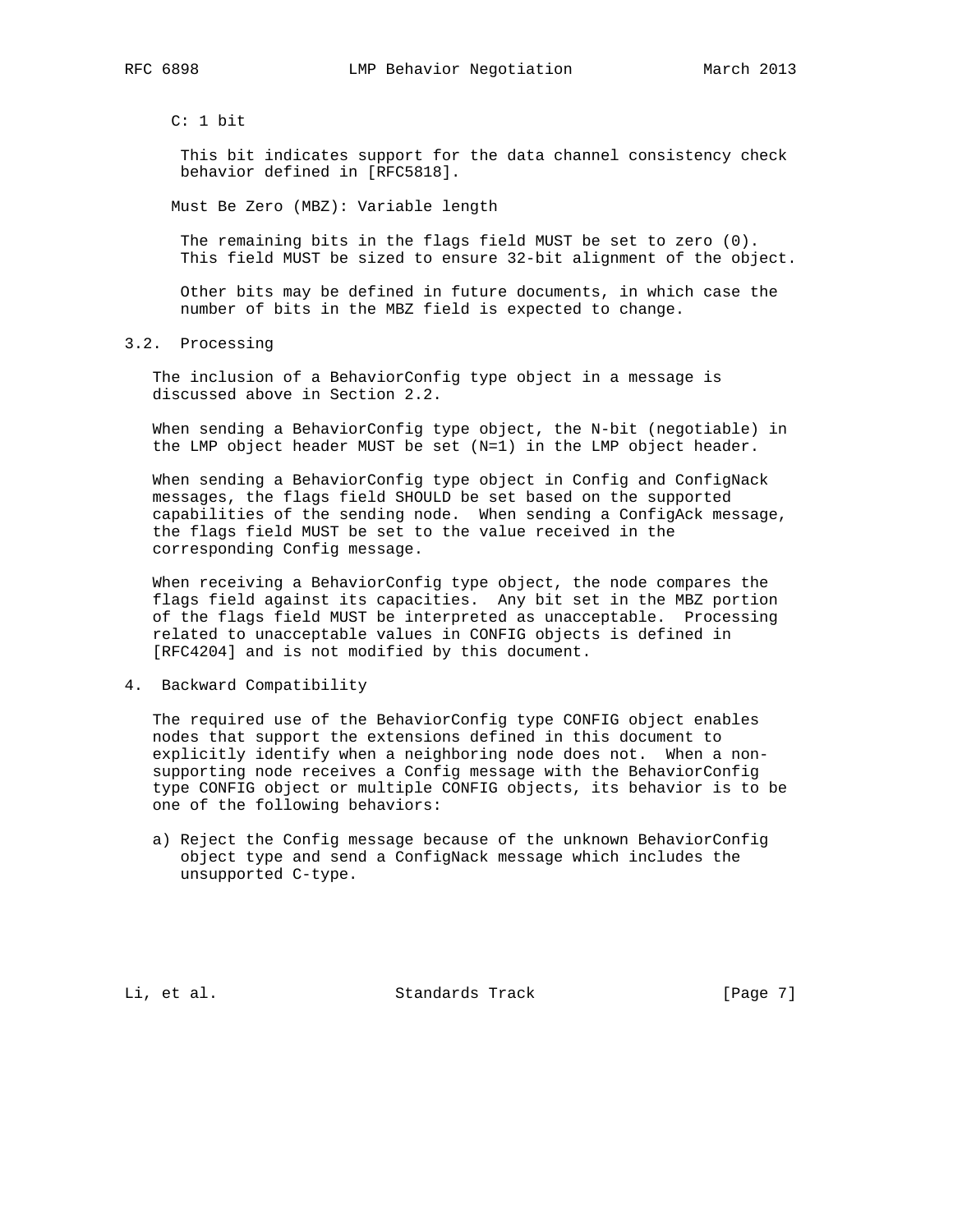- b) Reject the message because of multiple CONFIG objects and send a ConfigNack message which includes all but one of the CONFIG objects.
- c) Silently ignore the one or more of the CONFIG object, and respond with a ConfigAck message that does not include any CONFIG objects.
- d) Treat the message as malformed, and discard it without any response.

 Behaviors (a) and (b) result in ConfigNack messages with a BehaviorConfig type object whose contents are identical to what was sent in the Config message. Behavior (c) results in a ConfigAck message without a BehaviorConfig type CONFIG object. In each of these cases, the node SHOULD explicitly identify that the LMP neighbor does not support the extensions defined in this document.

 Behavior (d) results in no response at all. When the node reaches the "retry limit", defined in [RFC4204], the node SHOULD infer that the LMP neighbor does not support the extensions defined in this document.

 Once a node identifies a neighbor as not supporting the extensions defined in this document, the node SHOULD follow previously defined Config message usage.

5. Security Considerations

 [RFC4204] describes how LMP messages between peers can be secured, and these measures are equally applicable to messages carrying the new CONFIG object defined in this document.

 Alone, the procedures described in this document do not constitute a security risk, since they do not cause any change in network state. It would be possible, if the messages were intercepted or spoofed to cause bogus alerts in the management plane, or to cause LMP peers to consider that they could or could not operate protocol extensions, and so the use of the LMP security measures are RECOMMENDED.

 Note, however, that [RFC4204] references for security have been updated with [RFC4301], and the current reference for IKEv2 is [RFC5996].

Li, et al. Standards Track [Page 8]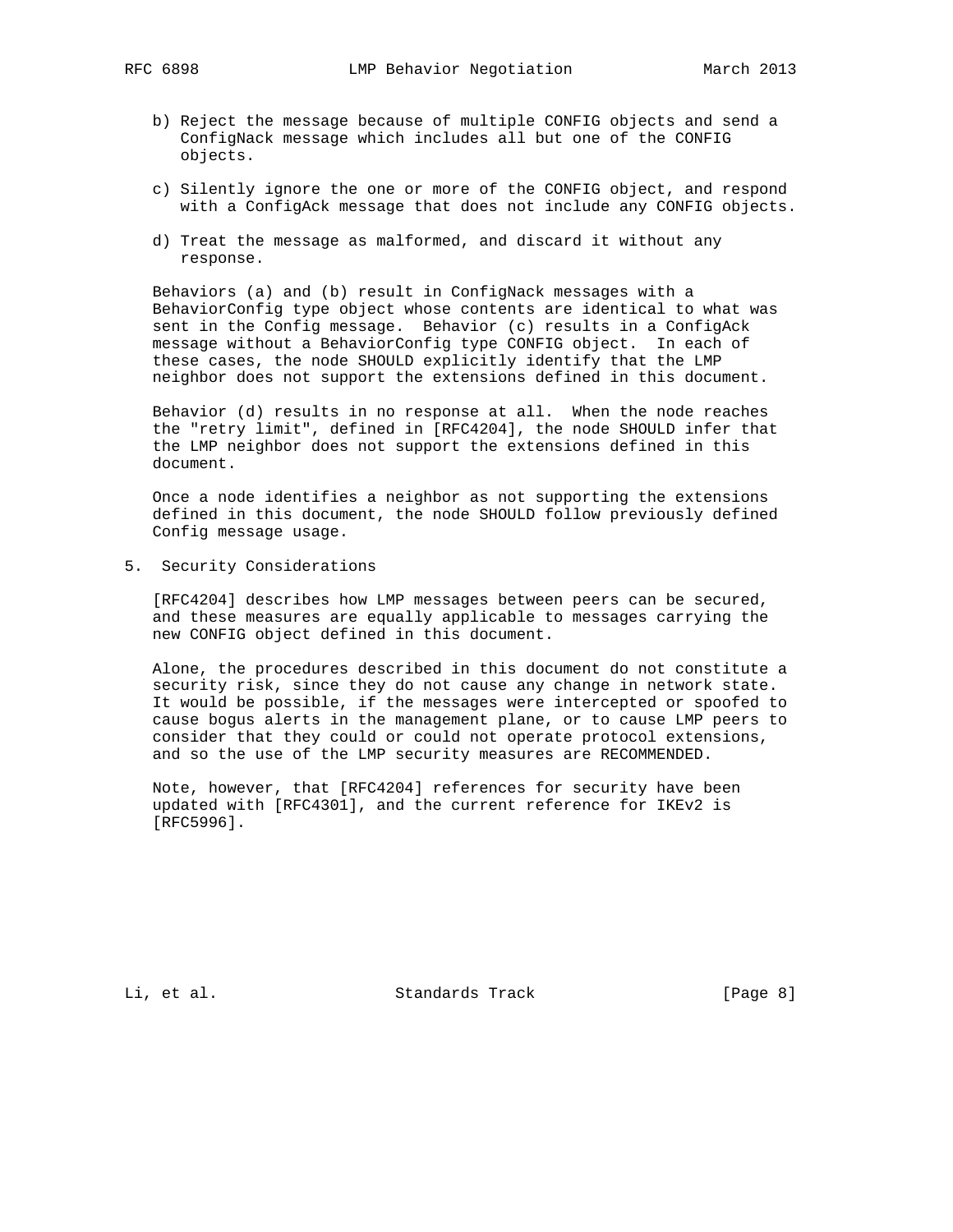# 6. IANA Considerations

6.1. New LMP Class Type

 IANA maintains the "Link Management Protocol (LMP) Parameters" registry, which has a subregistry called "LMP Object Class name space and Class type (C-Type)".

IANA has made an assignment from this registry as follows:

6 CONFIG [RFC4204]

CONFIG Object Class type name space:

| C-Type | Description    | Reference |
|--------|----------------|-----------|
|        |                |           |
|        | BehaviorConfig | RFC 6898  |

6.2. New Capabilities Registry

 IANA has created a new subregistry of the "Link Management Protocol (LMP) Parameters" registry to track the Behavior Configuration bits defined in Section 2 of this document. This registry is called "LMP Behavior Configuration Flags".

Allocations from this registry are by Standards Action.

 Bits in this registry are numbered from zero as the most significant bit (transmitted first). The number of bits that can be present is limited by the length field of the CONFIG object, which gives rise to (255 x 32)-8 = 8152. IANA is strongly recommended to allocate new bits with the lowest available unused number.

The registry is initially populated as follows:

| Bit<br>Number | Bit<br>Name | Meaning                                                                          | Reference                          |
|---------------|-------------|----------------------------------------------------------------------------------|------------------------------------|
|               |             | SONET/SDH Test support<br>DWDM support<br>Data Channel consistency check support | RFC 6898<br>RFC 6898<br>  RFC 6898 |

Li, et al. Standards Track [Page 9]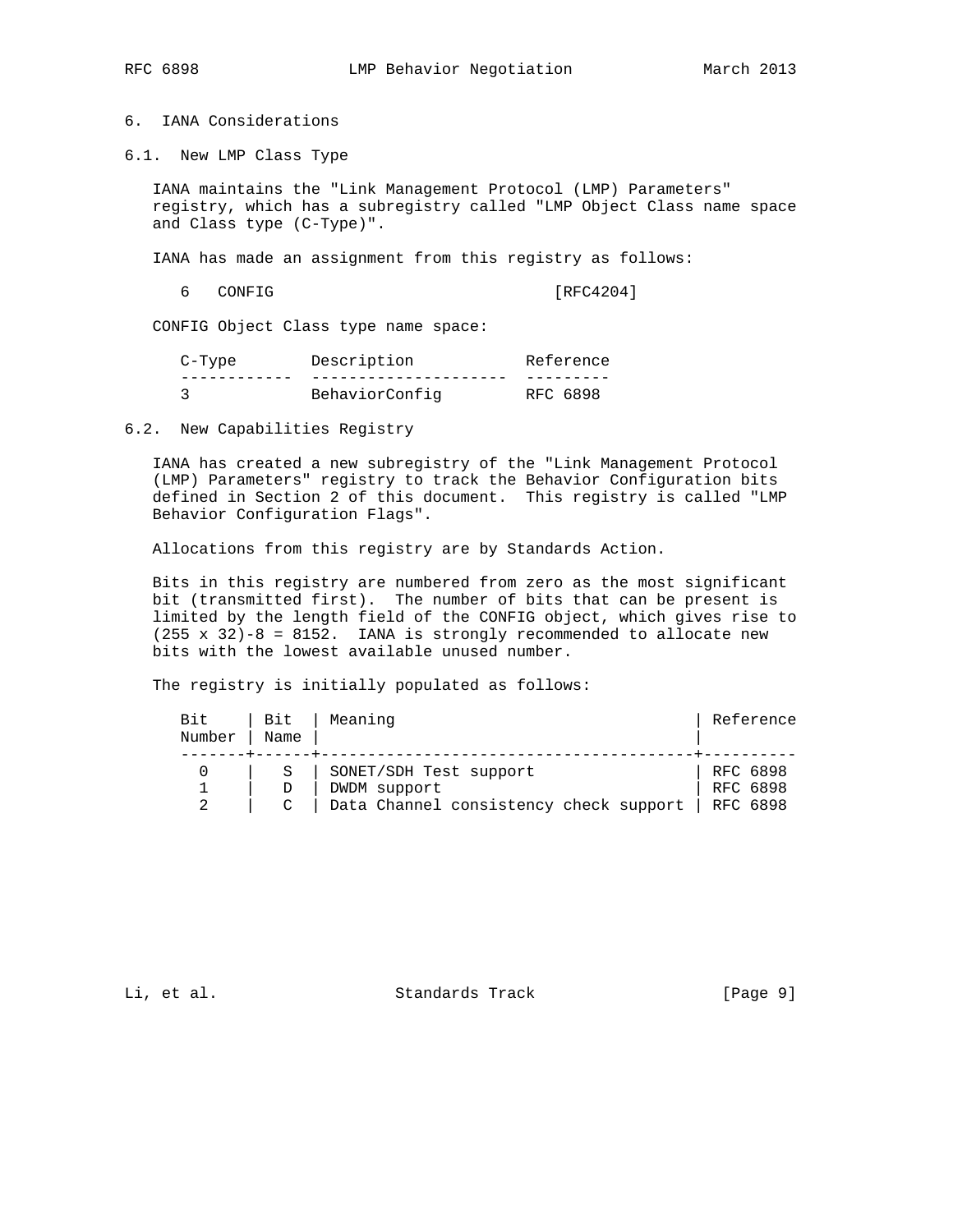# 7. Normative References

- [RFC2119] Bradner, S., "Key words for use in RFCs to Indicate Requirement Levels", BCP 14, RFC 2119, March 1997.
- [RFC4301] Kent, S. and K. Seo, "Security Architecture for the Internet Protocol", RFC 4301, December 2005.
- [RFC5996] Kaufman, C., Hoffman, P., Nir, Y., and P. Eronen, "Internet Key Exchange Protocol Version 2 (IKEv2)", RFC 5996, September 2010.
- [RFC4204] Lang, J., Ed., "Link Management Protocol (LMP)", RFC 4204, October 2005.
- [RFC4207] Lang, J. and D. Papadimitriou, "Synchronous Optical Network (SONET)/Synchronous Digital Hierarchy (SDH) Encoding for Link Management Protocol (LMP) Test Messages", RFC 4207, October 2005.
- [RFC4209] Fredette, A., Ed., and J. Lang, Ed., "Link Management Protocol (LMP) for Dense Wavelength Division Multiplexing (DWDM) Optical Line Systems", RFC 4209, October 2005.
- [RFC5818] Li, D., Xu, H., Bardalai, S., Meuric, J., and D. Caviglia, "Data Channel Status Confirmation Extensions for the Link Management Protocol", RFC 5818, April 2010.
- [RFC5511] Farrel, A., "Routing Backus-Naur Form (RBNF): A Syntax Used to Form Encoding Rules in Various Routing Protocol Specifications", RFC 5511, April 2009.
- 8. Acknowledgments

 Thanks to Adrian Farrel and Richard Graveman for their useful comments.

9. Contributors

 Diego Caviglia Ericsson Via E. Melen, 77 Genova - Erzelli Italy Phone: +39 010 600 3736 EMail: diego.caviglia@ericsson.com

Li, et al. Standards Track [Page 10]